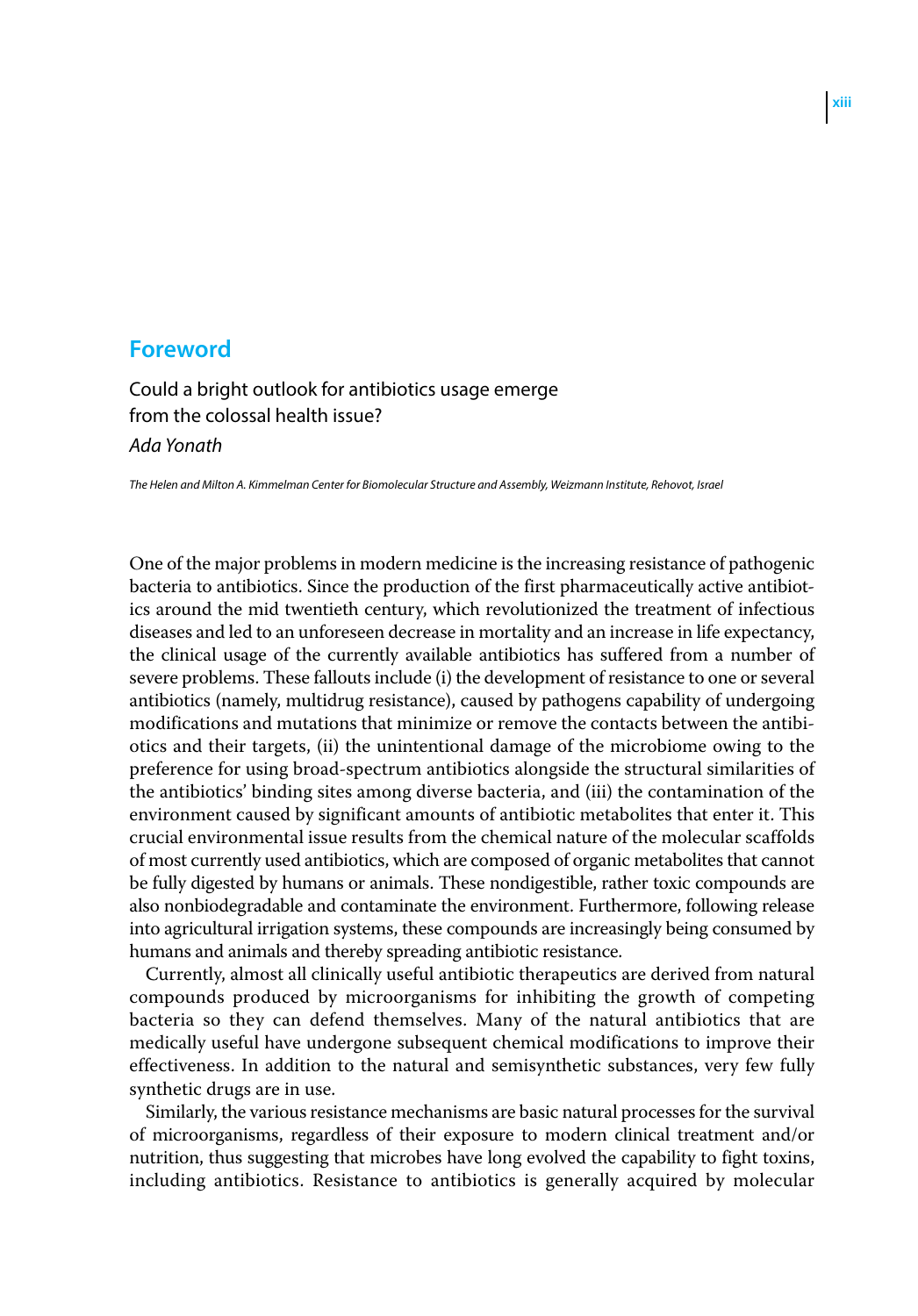mechanisms, some of which, such as activation of cellular efflux pumps, are common to almost all antibiotics. In conjunction, many bacteria have developed specific molecular pathways that cause resistance. The prominent frequently used mechanisms of acquiring resistance to a single or several antibiotics (called multidrug resistance) include modifications of the antibiotic binding pockets by mutations; activation of key enzymatic processes, such as methylation; enzymatic inactivation of the antibiotic; removal of the antibiotic drug from its target by cellular components; or disruption of the interactions between cellular components that play key roles in key life processes. **Indeed, it seems that combating resistance to antibiotics is unlikely, since bacteria "want" to live and because bacteria are extremely "clever" in terms of survival!**

The increasing development of multidrug-resistant bacterial strains, together with the minimal (negligible) number of new antibiotic drugs that are presently undergoing development and/or clinical trials by the major pharmaceutical companies, is becoming a colossal health threat. Thus, the World Health Organization stated that it seems that we will soon revert back to the pre‐antibiotic era, during which diseases caused by parasites or by simple (*e.g.* pneumonia, wounds) or severe infections (such as tuberculosis), were almost untreatable and resulted in frequent deaths. The World Bank estimated that up to 3.8% of the global economy will be lost by 2050 because of resistance to antibiotics and several funding agencies, such as the National Institutes of Health, European Research Council, and the Group of Eight, came up with grants for researching antibiotics resistance. On the other hand, most pharmaceutical companies have stopped developing new antibiotics, owing to the expected development of resistance and to the huge mismatch between the investment needed and the low profit anticipated.

## **Is there a way out from this depressing and frightening situation? Will longevity decrease to the pre‐mid‐twentieth century level soon?**

Not necessarily. An encouraging initial outcome that may indicate partial winning was recently obtained from investigating the process of protein biosynthesis, which plays a key role in life and is performed by ribosomes in all living cells. In fact, owing to its key role in life, about half of the existing antimicrobial drugs hamper this process. The clinical use of antibiotics is facilitated by the minute differences between the prokaryotic and eukaryotic (human and animal) ribosomes that enable their selectivity toward prokaryotic ribosomes.

Analyses of high resolution molecular structures and sequences of ribosomes from nonpathogenic and multidrug resistant pathogenic bacteria showed that the clinically used antibiotics bind exclusively to ribosomal active sites, mostly located at the ribosome's core. These analyses also revealed unique structural motifs crucial to protein biosynthesis and specific to each pathogen, which are located mostly on the ribosome periphery and are not involved in the primary ribosomal activity hence, currently no pathogen contains genes for their modification.

Promising preliminary results in designing inhibitors exploiting these unique motifs indicated that these sites may provide specific novel antibiotic binding sites with the potential for minimized resistance alongside preserving the microbiome that is occasionally unintentionally damaged by the broad‐spectrum antibiotics used clinically. Applying a multifaceted approach could lead to optimization of the novel antibiotics for maximum potency, minimal toxicity (namely high selectivity, obtained by the location of the potential binding sites on the ribosomal periphery, which is the maximal evolving region), and